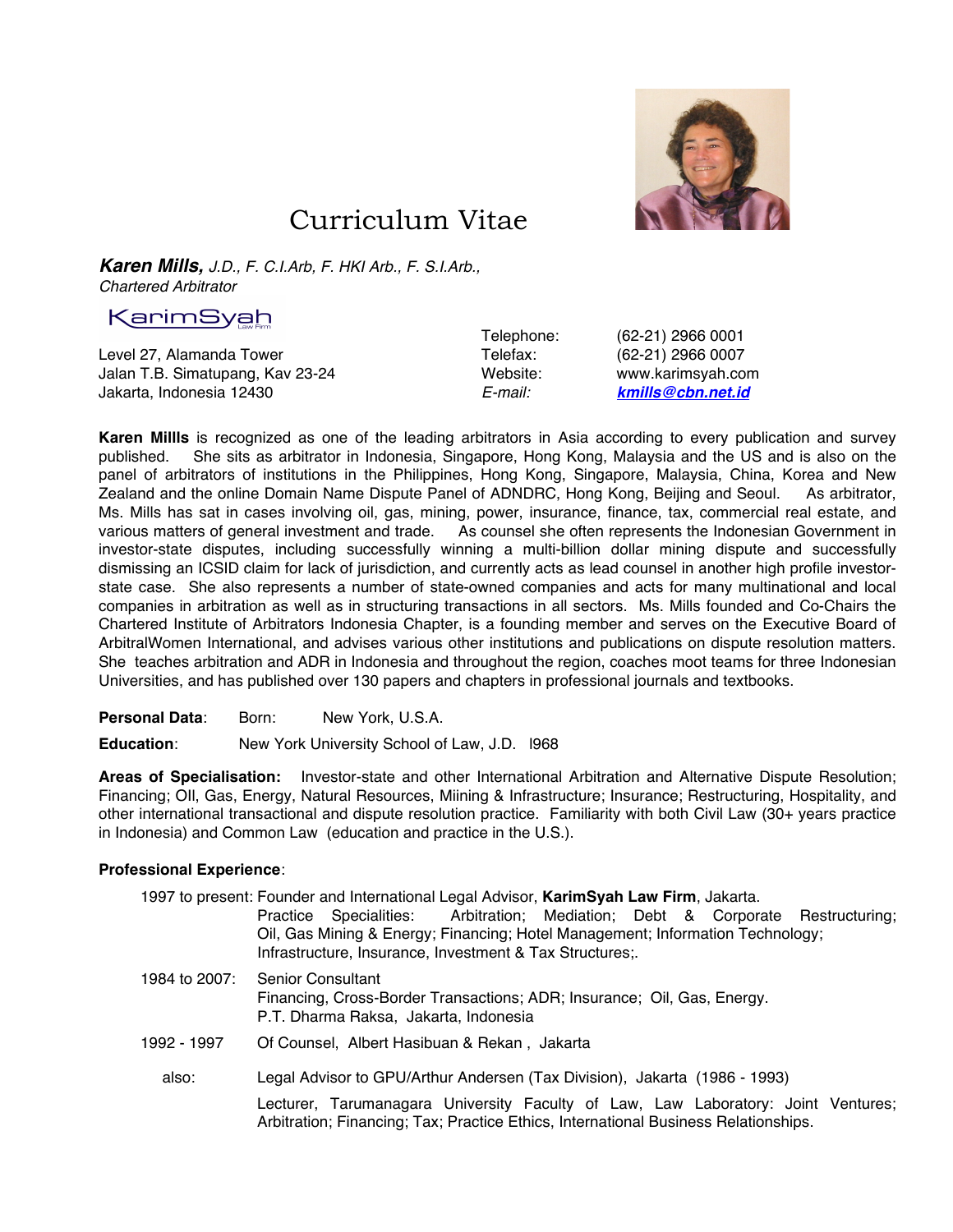| and currently:                               | Lecturer, Arbitration and Moot Competition Coach, University of Indonesia;<br>Arbitrator, various institutional and ad hoc arbitrations, mediator and domain name panelist:<br>Jakarta, Singapore, Hong Kong, Malaysia, U.S.A.                                         |
|----------------------------------------------|------------------------------------------------------------------------------------------------------------------------------------------------------------------------------------------------------------------------------------------------------------------------|
|                                              | Chairman, teacher & speaker at various seminars and courses on investment, arbitration,<br>ADR, energy, financing, oil services, e-commerce and tax: Jakarta, Singapore, Hong<br>Kong, Australia, New Zealand, Philippines, Thailand, Malaysia, U.S.                   |
|                                              | Various advisory boards and numerous notes and chapters published in law books and<br>professional publications.                                                                                                                                                       |
| 1973 - 1983:                                 | <b>Legal and Business Consultant</b><br>Independent International Practice<br>Pacific Basin and Southeast Asia<br>Los Angeles & Sydney based                                                                                                                           |
| I968 - I972:                                 | Attorney-at-Law<br>Associate, specialising in Maritime & Transportation Financing<br>Messrs. Haight, Gardner, Poor & Havens<br>New York, New York                                                                                                                      |
| 1967 (Summer): Law Clerk                     | Messrs. Rubin, Wachtel, Baum & Levin<br>New York, New York                                                                                                                                                                                                             |
| Professional<br>Membership<br>and Activities | Member of the Bar of the State of New York since 1969<br>Admitted to practice before the Federal District Courts<br>for the Eastern and Southern Districts of New York                                                                                                 |
|                                              | Member of the New York State Bar Association<br>International Law and Practice Section<br>Empire State Counsel, 2007 - (honor)                                                                                                                                         |
|                                              | Certified as International Attorney by PERADI, Indonesian Bar Regulator                                                                                                                                                                                                |
|                                              | Honorary Member (First expatriate ever) Asociasi Adovkat Indonesia (Bar assoc.)                                                                                                                                                                                        |
|                                              | Member of the International Bar Association<br>Legal Practice Division:<br>Vice Chair, Mediation Committee, TF Investor-State Mediation<br><b>Arbitration Committee</b><br>Committee on Maritime and Transportation Law<br>Section on Energy and Natural Resources Law |
|                                              | Chartered Arbitrator & Fellow, Chartered Inst of Arbitrators (F.C.I. Arb.)                                                                                                                                                                                             |
|                                              | Founder & Co-Chair, Indonesia Chapter, Chartered Institute of Arbitrators.                                                                                                                                                                                             |
|                                              | Fellow, Hong Kong & Singapore Institutes of Arbitrators (F.HKI Arb. F.SIArb.)                                                                                                                                                                                          |
|                                              | Member of International Chamber of Commerce (ICC) Commission on Arbitration                                                                                                                                                                                            |
|                                              | BANI Arbitrator and former Special Assistant to the Board (1995 -2005)<br>(first expatriate, and first woman, empanelled; Drafted 2000 Rules)                                                                                                                          |
|                                              | Arbitrator:<br>Singapore & Hong Kong International Arbitration Centres                                                                                                                                                                                                 |
|                                              | CIETAC (Beijing), SIArb (Singapore Inst.), PDRCI (Philippines), KAB<br>Arbitrator:<br>(Korea) and KLRCA (Malaysia), SCIA (South China), ICDR (AAA, US), New<br>Zealand.                                                                                                |